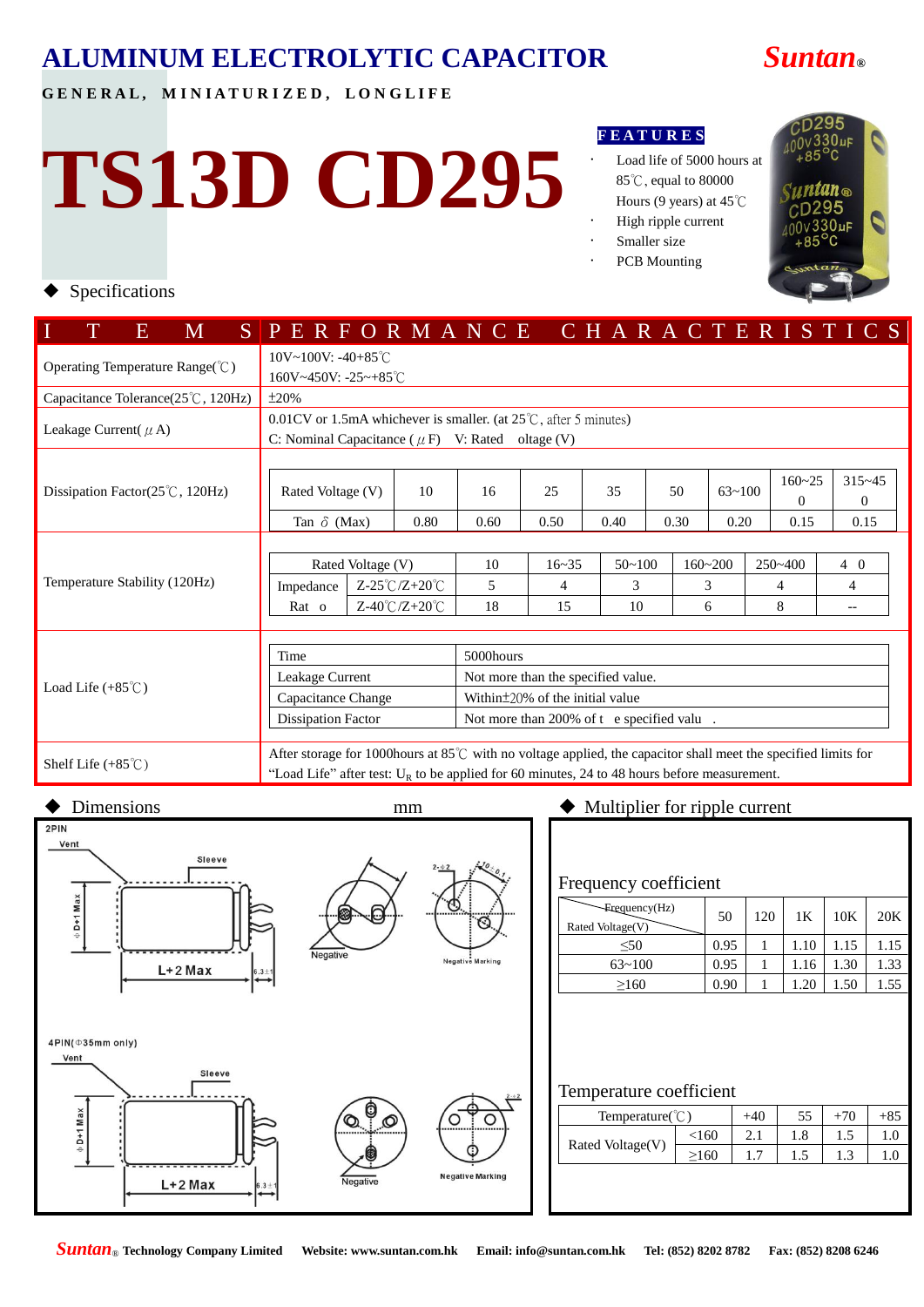**G E N E R A L , M I N I A T U R I Z E D , L O N G L I F E**

## **TS13D CD295**

#### **STANDARD RATINGS**

| WV(V) | 10                        |                          | 16                       |                          | 25                       |                          |                          | 35     |               | 50                      |                          | 63                       |               | 80                       |               | 100    |
|-------|---------------------------|--------------------------|--------------------------|--------------------------|--------------------------|--------------------------|--------------------------|--------|---------------|-------------------------|--------------------------|--------------------------|---------------|--------------------------|---------------|--------|
| DxL   | Cap                       | Ripple                   | Cap                      | Ripple                   | Cap                      | Ripple                   | Cap                      | Ripple | Cap           | Ripple                  | Cap                      | Ripple                   | Cap           | Ripple                   | Cap           | Ripple |
| (mm)  | uF                        | Arms                     | uF                       | Arms                     | uF                       | Arms                     | uF                       | Arms   | uF            | Arms                    | uF                       | Arms                     | uF            | Arms                     | uF            | Arms   |
| 22x25 | 10000                     | 2.5                      | 8200                     | 2.2                      | 5600                     | 2.0                      | 3300                     | 1.8    | 2200          | 1.7                     | 1500                     | 1.6                      | 1000          | 1.3                      | 680           | 1.1    |
| 22x30 | 15000                     | 3.2                      | 10000                    | 2.6                      | 6800                     | 2.3                      | 3900                     | 2.1    | 2700          | 1.9                     | 2200                     | 2.0                      | 1200          | 1.5                      | 820           | 1.2    |
| 22x35 | 18000                     | 3.6                      | 12000                    | 2.9                      | 8200                     | 2.6                      | 5600                     | 2.3    | 3900          | 2.1                     | 2700                     | 2.2                      | 1800          | 1.9                      | 1200          | 1.6    |
| 22x40 | 22000                     | 4.0                      | 15000                    | 3.3                      | 10000                    | 2.9                      | 6800                     | 2.9    | 4700          | 2.4                     | 3300                     | 2.3                      | 2200          | 2.1                      | 1500          | 1.8    |
| 22x45 | $\overline{\phantom{m}}$  | $\rightarrow$            | 18000                    | 3.8                      | 12000                    | 3.3                      | $\mathbb{L}_\mathbb{R}$  | μ.     | $\rightarrow$ |                         | 3900                     | 2.5                      | ц.            | $\overline{\phantom{a}}$ | $\rightarrow$ | 44     |
| 22x50 | $-$                       | $\overline{\phantom{a}}$ | 22000                    | 4.2                      | $\overline{\phantom{a}}$ | $\overline{\phantom{a}}$ | 8200                     | 2.8    | 5600          | 2.5                     | $\overline{\phantom{a}}$ | $\overline{\phantom{a}}$ | 2700          | 2.5                      | 1800          | 2.1    |
| 25x25 | 15000                     | 3.1                      | 10000                    | 2.6                      | 6800                     | 2.3                      | 4700                     | 2.2    | 2700          | 1.9                     | 2200                     | 2.0                      | 1500          | 1.7                      | 1000          | 1.4    |
| 25x30 | 18000                     | 3.6                      | 15000                    | 3.3                      | 10000                    | 2.8                      | 5600                     | 2.3    | 3900          | 2.1                     | 2700                     | 2.3                      | 1800          | 1.9                      | 1200          | 1.6    |
| 25x35 | 22000                     | 4.1                      | 18000                    | 3.7                      | 12000                    | 3.2                      | 6800                     | 2.6    | 4700          | 2.4                     | 3300                     | 2.3                      | 2200          | 2.2                      | 1500          | 1.7    |
| 25x40 | $\qquad \qquad -$         | $\overline{\phantom{a}}$ | 22000                    | 4.2                      | 15000                    | 3.7                      | 8200                     | 2.8    | 5600          | 2.5                     | 3900                     | 2.6                      | 2700          | 2.5                      | 1800          | 2.0    |
| 25x45 | $\rightarrow$             | $\mathbb{L} \mathbb{L}$  | ΞĒ                       | $\rightarrow$            | ω,                       | $\rightarrow$            | 10000                    | 3.1    | 6800          | 2.8                     | 5600                     | 3.1                      | 3300          | 2.8                      | 2200          | 2.2    |
| 25x50 | $\qquad \qquad -$         | $\sim$                   | $\overline{a}$           | $\sim$                   | 18000                    | 4.3                      | 12000                    | 3.5    | 8200          | 3.2                     | $\overline{\phantom{a}}$ | $\overline{\phantom{a}}$ | 3900          | 3.1                      | 2700          | 2.6    |
| 30x25 | 22000                     | 4.1                      | 15000                    | 3.4                      | 10000                    | 3.0                      | 6800                     | 2.7    | 3900          | 2.4                     | 3300                     | 2.3                      | 2200          | 2.2                      | 1500          | 1.8    |
| 30x30 | $\overline{\phantom{a}}$  | $\overline{\phantom{a}}$ | 22000                    | 4.2                      | 12000                    | 3.4                      | 8200                     | 2.8    | 5600          | 2.5                     | 3900                     | 2.6                      | 2700          | 2.5                      | 1800          | 2.1    |
| 30x35 | $\overline{\phantom{a}}$  | $\sim$                   | $\Box$                   | $\perp$                  | 18000                    | 4.2                      | 10000                    | 3.2    | 6800          | 2.8                     | 5600                     | 3.2                      | 3300          | 2.8                      | 2200          | 2.3    |
| 30x40 | $-$                       | $\overline{a}$           | $\overline{\phantom{a}}$ | $\sim$                   | 22000                    | 4.8                      | 12000                    | 3.5    | 8200          | 3.0                     | 6800                     | 3.6                      | 3900          | 3.2                      | 2700          | 2.7    |
| 30x45 | $\perp$ .                 | $\mathbb{L} \mathbb{L}$  | $\perp$ .                | $\sim$                   | $\overline{a}$           | $\perp$                  | 15000                    | 4.1    | 10000         | 3.4                     | $\omega_{\rm m}$         | u,                       | 4700          | 3.6                      | 3300          | 3.0    |
| 30x50 | --                        | $\qquad \qquad -$        | $\overline{\phantom{a}}$ | $\overline{\phantom{m}}$ | $\overline{\phantom{a}}$ | $\overline{\phantom{a}}$ | 18000                    | 4.6    | 12000         | 3.8                     | 8200                     | 3.7                      | 5600          | 3.5                      | 3900          | 3.4    |
| 35x25 | $\mathbb{L}^{\mathbb{L}}$ | $\Box$                   | 22000                    | 4.4                      | 15000                    | 3.9                      | 8200                     | 2.9    | 5600          | 2.6                     | 3900                     | 2.7                      | 2700          | 2.5                      | 1800          | 2.2    |
| 35x30 | $\overline{\phantom{a}}$  | $\overline{\phantom{a}}$ | $\overline{\phantom{a}}$ | $\sim$                   | 18000                    | 4.4                      | 12000                    | 3.6    | 8200          | 3.0                     | 5600                     | 3.3                      | 3900          | 3.2                      | 2200          | 2.5    |
| 35x35 | $-$                       | $\mathbb{L} \mathbb{L}$  | $\perp$ .                | $\perp$ .                | 22000                    | 5.0                      | 15000                    | 4.1    | 10000         | 3.4                     | 6800                     | 3.7                      | 4700          | 3.6                      | 3300          | 3.1    |
| 35x40 | $\overline{a}$            | $\overline{a}$           | $\overline{\phantom{a}}$ | $\overline{a}$           | $\overline{a}$           | $\overline{\phantom{a}}$ | 18000                    | 4.7    | 12000         | 3.8                     | 8200                     | 3.8                      | 5600          | 3.5                      | 3900          | 3.4    |
| 35x45 | 44                        | $\rightarrow$            | $\rightarrow$            | $\rightarrow$            | $\rightarrow$            | $\overline{\phantom{m}}$ | 22000                    | 5.3    | $\rightarrow$ | $\mathbb{L} \mathbb{L}$ | 10000                    | 4.3                      | $\rightarrow$ | $\rightarrow$            | 44            | 44     |
| 35x50 | $-$                       | $\sim$ $\sim$            | $\overline{a}$           | $\overline{a}$           | $\overline{a}$           | $\overline{a}$           | $\overline{\phantom{a}}$ | Ξ.     | 15000         | 4.5                     | 12000                    | 4.8                      | 6800          | 4.4                      | 4700          | 4.0    |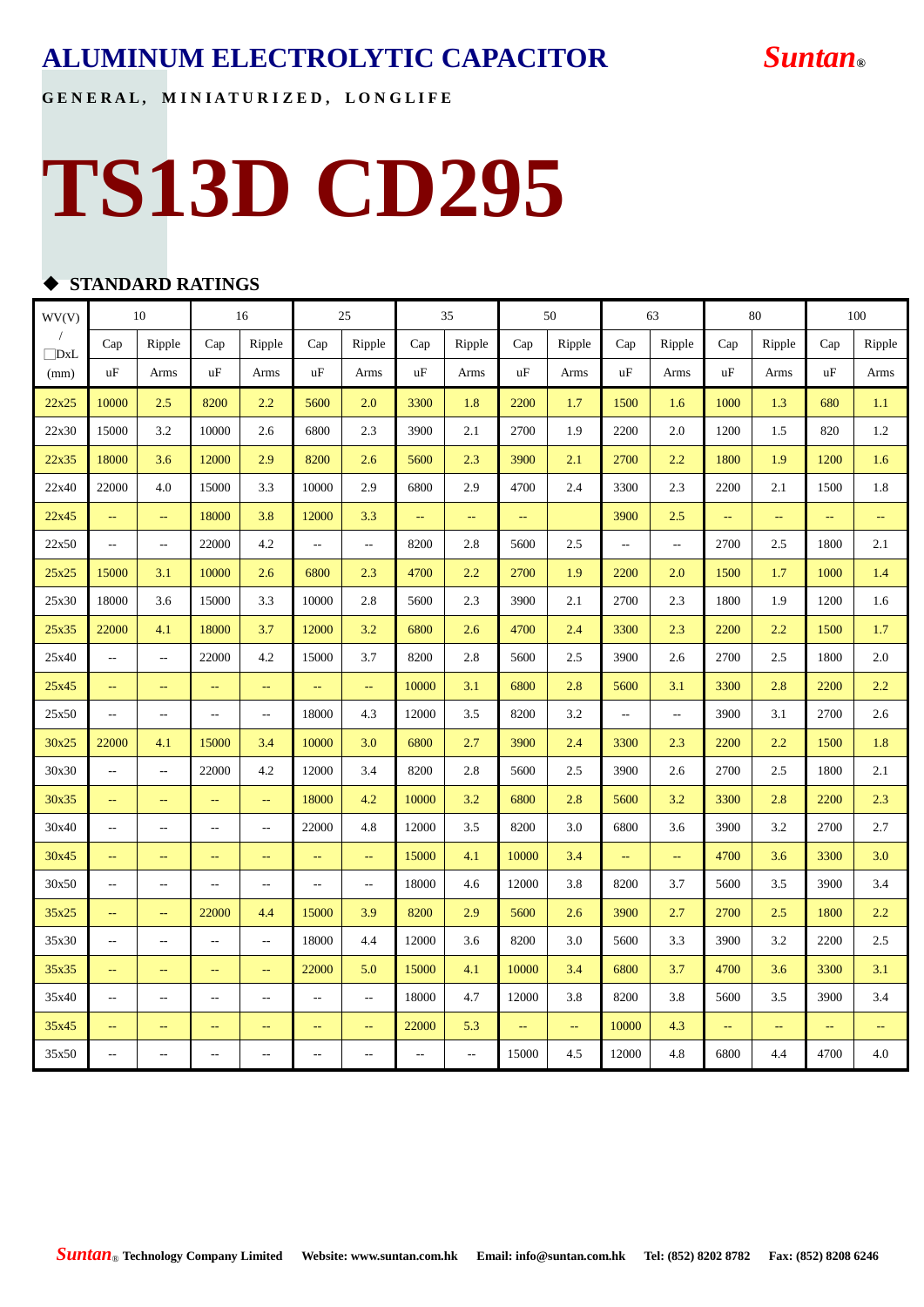**G E N E R A L , M I N I A T U R I Z E D , L O N G L I F E**

## **TS13D CD295**

#### **STANDARD RATINGS**

| WV(V)      |      | 160<br>180               |                          |                         |      | 200                     | 250                      |                          | 315                      |                          | 350                      |                          | 400                      |                          | 450       |                          |
|------------|------|--------------------------|--------------------------|-------------------------|------|-------------------------|--------------------------|--------------------------|--------------------------|--------------------------|--------------------------|--------------------------|--------------------------|--------------------------|-----------|--------------------------|
| $\Box$ DxL | Cap  | Ripple                   | Cap                      | Ripple                  | Cap  | Ripple                  | Cap                      | Ripple                   | Cap                      | Ripple                   | Cap                      | Ripple                   | Cap                      | Ripple                   | Cap       | Ripple                   |
| (mm)       | uF   | Arms                     | uF                       | Arms                    | uF   | Arms                    | uF                       | Arms                     | uF                       | Arms                     | uF                       | Arms                     | uF                       | Arms                     | uF        | Arms                     |
| 22x25      | 330  | 1.3                      | 270                      | 1.2                     | 220  | 1.1                     | 180                      | 0.94                     | 100                      | 0.67                     | 82                       | 0.64                     | 68                       | 0.55                     | 44        | μ.                       |
| 22x30      | 390  | 1.5                      | 330                      | 1.4                     | 330  | 1.4                     | 220                      | 1.1                      | 150                      | 0.85                     | 120                      | 0.82                     | 100                      | 0.70                     | 68        | 0.57                     |
| 22x35      | 560  | 1.9                      | 470                      | 1.7                     | 390  | 1.6                     | 270                      | 1.2                      | 180                      | 0.96                     | 150                      | 0.94                     | 120                      | 0.79                     | 100       | 0.72                     |
| 22x40      | 680  | 2.1                      | 560                      | 1.9                     | 470  | 1.8                     | 330                      | 1.4                      | 220                      | 1.1                      | 180                      | 1.1                      | 150                      | 0.90                     | 120       | 0.80                     |
| 22x45      | 44   | $\mathbb{L}_\mathbb{R}$  | 44                       | $\mathbb{L} \mathbb{L}$ | 560  | 2.0                     | 390                      | 1.6                      | 270                      | 1.2                      | 220                      | 1.2                      | 180                      | 1.0                      | ÷,        | 44                       |
| 22x50      | 820  | 2.5                      | 680                      | 2.3                     | ٠.   | --                      | 470                      | 1.8                      | ٠.                       | $\overline{\phantom{a}}$ | ٠.                       | $\overline{\phantom{a}}$ | 220                      | 1.1                      | 150       | 0.95                     |
| 25x25      | 390  | 1.5                      | 390                      | 1.5                     | 330  | 1.4                     | 220                      | 1.1                      | 150                      | 0.85                     | 120                      | 0.81                     | 100                      | 0.70                     | 44        | μ,                       |
| 25x30      | 560  | 1.9                      | 470                      | 1.7                     | 390  | 1.6                     | 330                      | 1.4                      | 180                      | 0.96                     | 150                      | 0.94                     | 150                      | 0.89                     | 100       | 0.73                     |
| 25x35      | 680  | 2.2                      | 560                      | 2.0                     | 560  | 2.0                     | 390                      | 1.6                      | 220                      | 1.1                      | 220                      | 1.2                      | 180                      | 1.0                      | 120       | 0.83                     |
| 25x40      | 820  | 2.4                      | 680                      | 2.2                     | 680  | 2.3                     | 470                      | 1.8                      | 270                      | 1.3                      | ٠.                       | $\overline{\phantom{a}}$ | 220                      | 1.2                      | 150       | 0.95                     |
| 25x45      | 1000 | 2.7                      | 820                      | 2.5                     | ω,   | $\omega_{\rm m}$        | 560                      | 2.0                      | 330                      | 1.4                      | 270                      | 1.4                      | 270                      | 1.3                      | 180       | 1.1                      |
| 25x50      | 1200 | 3.1                      | 1000                     | 2.9                     | 820  | 2.6                     | $\overline{\phantom{a}}$ | $\overline{\phantom{a}}$ | 390                      | 1.6                      | 330                      | 1.6                      | $\overline{\phantom{a}}$ | $\overline{\phantom{a}}$ | 220       | 1.2                      |
| 30x25      | 560  | 2.0                      | 470                      | 1.8                     | 470  | 1.9                     | 330                      | 1.5                      | 220                      | 1.1                      | 180                      | 1.1                      | 150                      | 0.95                     | $\perp$ . | u.                       |
| 30x30      | 820  | 2.5                      | 680                      | 2.3                     | 560  | 2.1                     | 470                      | 1.8                      | 270                      | 1.3                      | 220                      | 1.2                      | 180                      | 1.1                      | 150       | 0.98                     |
| 30x35      | 1000 | 2.8                      | 820                      | 2.6                     | 680  | 2.4                     | 560                      | 2.0                      | 330                      | 1.4                      | 270                      | 1.4                      | 220                      | 1.2                      | 180       | 1.1                      |
| 30x40      | 1200 | 3.2                      | 1000                     | 2.9                     | 820  | 2.7                     | 680                      | 2.3                      | 390                      | 1.6                      | 390                      | 1.7                      | 270                      | 1.4                      | 220       | 1.3                      |
| 30x45      | 1500 | 3.7                      | 1200                     | 3.3                     | 1000 | 3.1                     | 820                      | 2.6                      | 470                      | 1.8                      | 470                      | 2.0                      | 330                      | 1.6                      | 270       | 1.4                      |
| 30x50      | ٠.   | $\overline{\phantom{a}}$ | $\overline{\phantom{a}}$ | $\sim$                  | 1200 | 3.4                     | $\overline{\phantom{a}}$ | $\overline{\phantom{a}}$ | 560                      | 2.0                      | $\overline{\phantom{a}}$ | $\overline{\phantom{a}}$ | 390                      | 1.8                      | ۰.        | ۰.                       |
| 35x25      | 820  | 2.4                      | 680                      | 2.2                     | 560  | 2.0                     | 470                      | 1.9                      | 270                      | 1.3                      | 220                      | 1.3                      | 180                      | 1.2                      | 180       | 1.2                      |
| 35x30      | 1000 | 2.7                      | 820                      | 2.5                     | 820  | 2.5                     | 680                      | 2.4                      | 390                      | 1.6                      | 330                      | 1.6                      | 270                      | 1.5                      | 220       | 1.3                      |
| 35x35      | 1200 | 3.0                      | 1200                     | 3.1                     | 1000 | 2.8                     | 820                      | 2.6                      | 470                      | 1.8                      | 390                      | 1.8                      | 330                      | 1.7                      | 270       | 1.5                      |
| 35x40      | 1500 | 3.5                      | $\overline{\phantom{a}}$ | $\overline{a}$          | 1200 | 3.2                     | 1000                     | 3.0                      | 560                      | 2.0                      | 470                      | 2.0                      | 390                      | 1.8                      | ٠.        | $\overline{\phantom{a}}$ |
| 35x45      | 1800 | 3.9                      | 1500                     | 3.6                     | μ.   | $\mathbb{L}_\mathbb{R}$ | 1200                     | 3.4                      | 680                      | 2.3                      | 560                      | 2.3                      | 470                      | 2.1                      | 390       | 1.9                      |
| 35x50      | 2200 | 4.5                      | 1800                     | 4.1                     | 1500 | 3.8                     | $\overline{\phantom{a}}$ | --                       | $\overline{\phantom{a}}$ | Ξ.                       | 680                      | 2.6                      | 560                      | 2.3                      | 470       | 2.2                      |